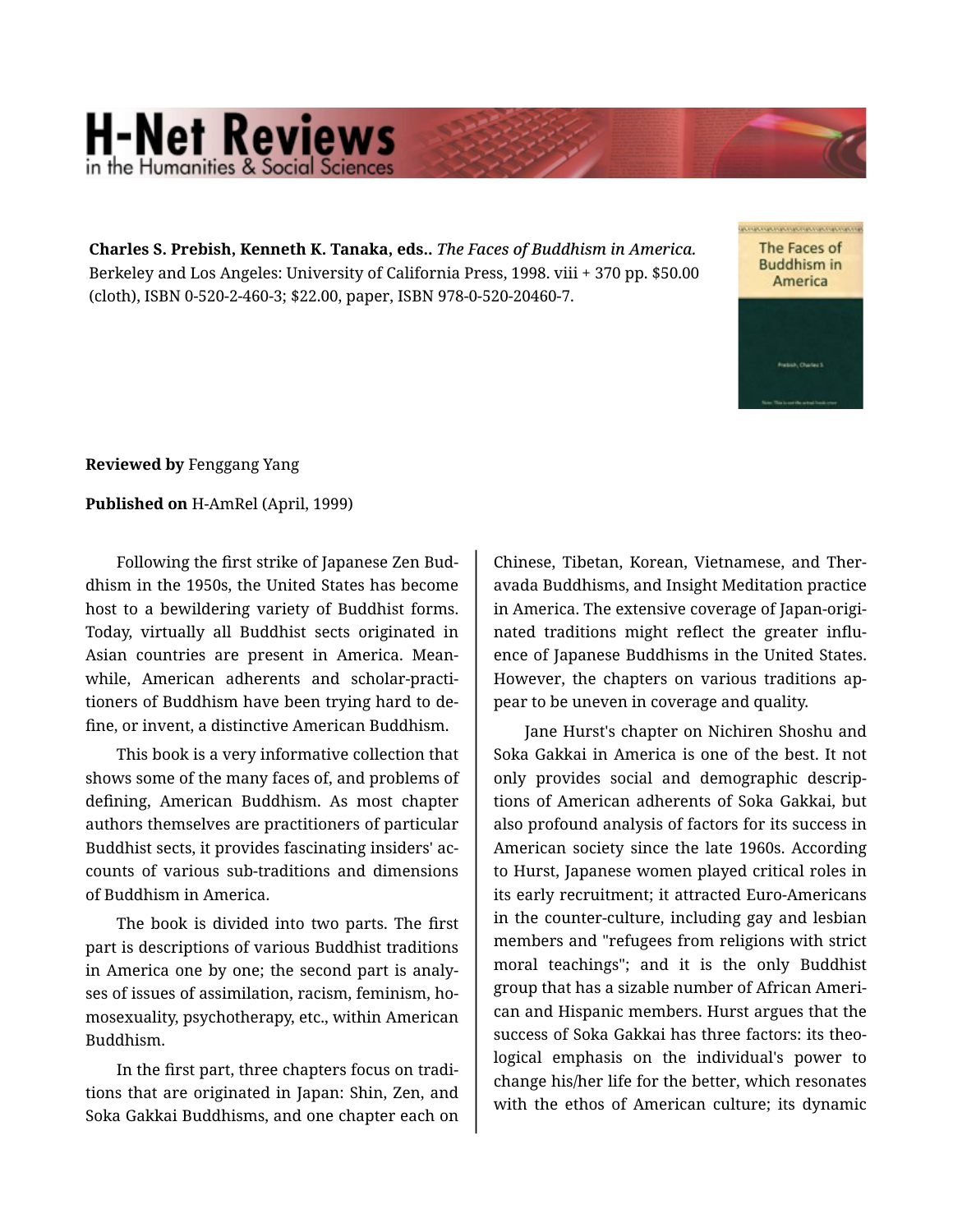proselytizing movement by lay people; and its stubborn insistence that its understanding is the only True Buddhism. In contrast, Victor Sogen Hori's chapter on Japanese Zen in America is more of an insider's personal reflection, speaking in disapproval of deliberate Americanization ef‐ forts, and is excessively detailed on subtle differ‐ ences within Japanese Zen that make little sense to outsiders.

Stuart Chandler makes some interesting ob‐ servations about Chinese Buddhism in America. He sees a symbolic significance for Chinese Bud‐ dhists in the legendary history of a Chinese Bud‐ dhist monk discovering America in the fifth cen‐ tury, which is popularly believed by many Chi‐ nese Buddhists. He finds that Chinese Buddhist or‐ ganizations with many well-educated members tend to emphasize more on sutra study, on Bud‐ dhist compatibility with modern science, and on lay leadership. While he mentions the Hsi Lai Temple and its parent Fo Kuang Shan sect in Tai‐ wan, little or no discussion is made regarding the True Buddha Sect, which was created in Seattle in the 1980s by an immigrant from Taiwan and has established branch temples in all major metropo‐ lises, and the Tzu Chi, which is a Buddhist charita‐ ble society headquartered in Taiwan and has opened several branch offices in American cities. The selective coverage is even more problematic in the chapter on Korean Buddhism by Mu Soeng. It focuses on a Korean-monk led group mainly serving non-Korean constituents, which is hardly representative of Korean Buddhism in America.

The chapter on Vietnamese Buddhism by Cuong Tu Nguyen and A. W. Barber is based most‐ ly on interviews with two abbots only. One of the interesting points is the repudiation of Thick Nhat Hanh as a representative of Vietnamese Bud‐ dhism. Thick Nhat Hanh is one of the two most visible Buddhist teachers in the West (the other is the Dalai Lama), from whom comes the term "en‐ gaged Buddhism" (p. 273). According to the au‐ thors, however, Thick Nhat Hanh's practices "do

not have any affinity with or any foundation in traditional Vietnamese Buddhist practices" (p. 131). A problem of this chapter is that the many Buddhist terms and names transliterated from so many languages (Sanskrit, Chinese, and Viet‐ namese) make it hard to read.

In the second part, Martin J. Verhoeven mas‐ terfully traces the historical contacts and interac‐ tions between Japanese Buddhist missionaries and the first American promoter of Buddhism, Paul Carus, a German immigrant. He shows that "the immense popularity that Oriental religions and philosophy enjoyed in the West can be attrib‐ uted somewhat to the strange fact that the hybrid forms of Asian thought exported to the Occident were already customized for Western consump‐ tion" (p. 220). This is a very fine piece of historical study. In comparison, Rita M. Gross's chapter on the relationship between Western Buddhist wom‐ en and Tibetan Buddhist masters is a personal, re‐ flective account that affirms women's participa‐ tion in Tibetan Buddhism despite the abuses of some Tibetan masters."

Acculturation and accommodation on the part of Buddhism is the key developmental issue to the editors. Obviously, there are two kinds of Buddhists in contemporary America: Asian immi‐ grants and their descendants, and Euro-Ameri‐ cans (there are few African and Hispanic Bud‐ dhists). While there are incidents of interactions between white and ethnic Buddhists, "such in‐ stances remain more the exception than the rule" (p. 203). While the Asian American Buddhism faces the challenge of assimilation, the white Bud‐ dhism had the problem of Americanization or defining "American" Buddhism.

Many chapters in the first part provide ample evidences of assimilation on the part of Asian American Buddhism. However, the perceived "Americanization" of white Buddhism seems not distinctively "American." Jan Nattier states that American Buddhism, especially the "elite Bud‐ dhism" among well-educated Euro-Americans, has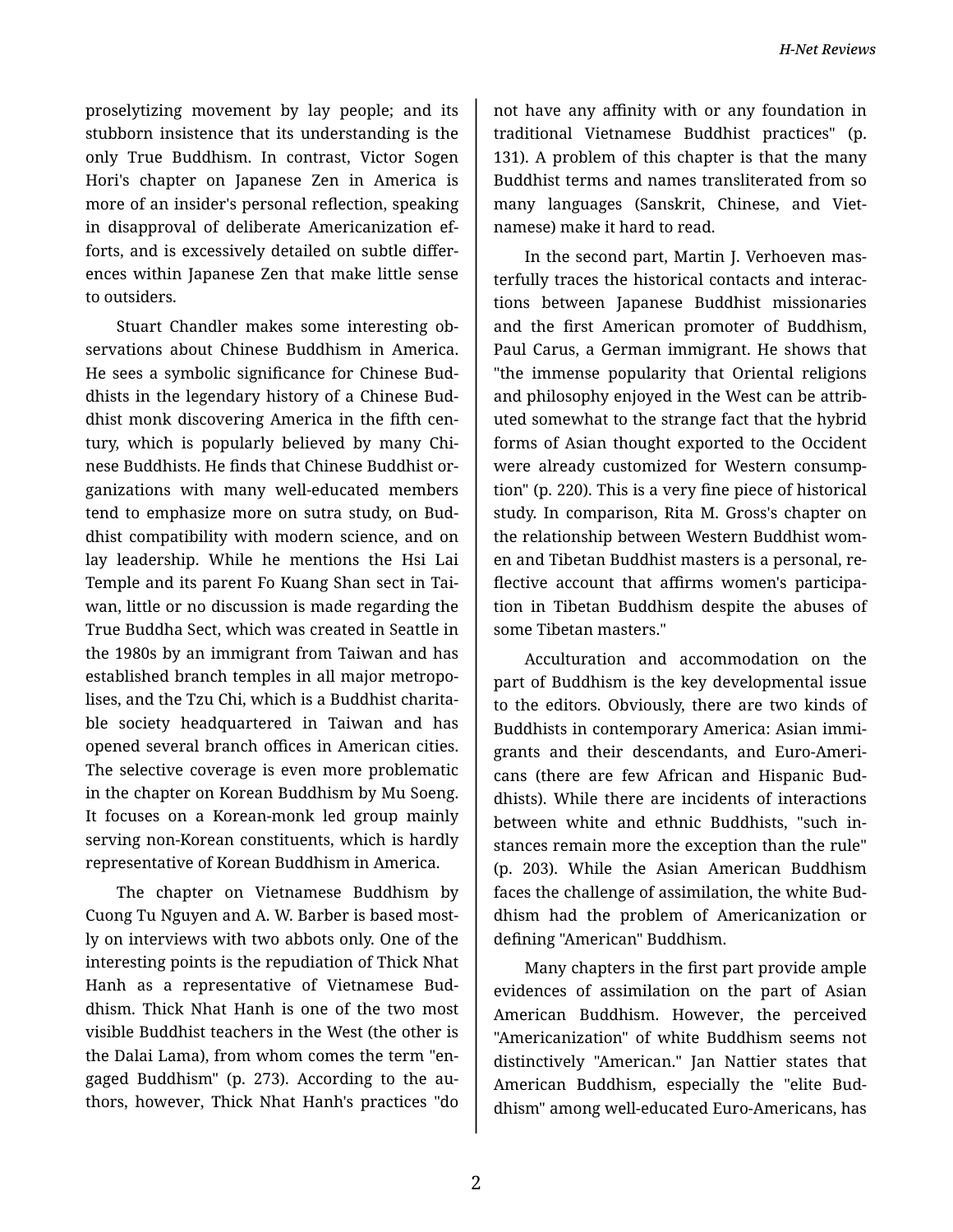made sweeping accommodations to American val‐ ues of optimism, activism, egalitarianism, femi‐ nism, and a positive valuation of sexuality. Rick Fields argues that there are some general trends that are discernible in the emerging American Buddhism: it is largely a layperson's movement; it is based on sitting meditation; it welcomes psy‐ chology as a useful adjunct; it is shaped by femi‐ nist insights and critiques; it harbors an impetus toward social action. Field believes that "All these trends, except for the second, are characteristical‐ ly American components that seem to run counter to Asian norms" (p. 202). However, this judgement ignores the Buddhist reformation in modern Chi‐ na, and perhaps in other parts of Asia as well. Be‐ ginning in the 1930s, a Chinese monk Tai Xu led a movement of Buddhist reforms, which have been gloriously carried out in Taiwan since the 1960s. This modern Chinese Buddhism is a "Buddhism in the world" (ren jian fo jiao) that engages the soci‐ ety and politics. It is also a layperson's movement, although its spiritual leaders are monks, such as Hsing Yun and his Fo Kuang Shan order, and nuns, such as Cheng Yen and her Tzu Chi order. Therefore, what are perceived as Americanization by some authors in this book may indeed modern‐ ization that happens not just in the United States, but in many countries. Therefore, it is necessary to examine American Buddhism in the broader contexts of modernization, globalization, and transnationalism in the contemporary world.

"The study of Buddhism in America is still in its infancy" (p. 287), Kenneth K. Tanaka concludes in the Epilogue. This informative book is a very good start, and fills some gaps. Let us hope to see more scholarly studies of various Buddhist tradi‐ tions and communities in America in the near fu‐ ture.

Copyright (c) 1999 by H-Net, all rights re‐ served. This work may be copied for non-profit educational use if proper credit is given to the au‐ thor and the list. For other permission, please con‐ tact H-Net@H-Net.MSU.EDU.